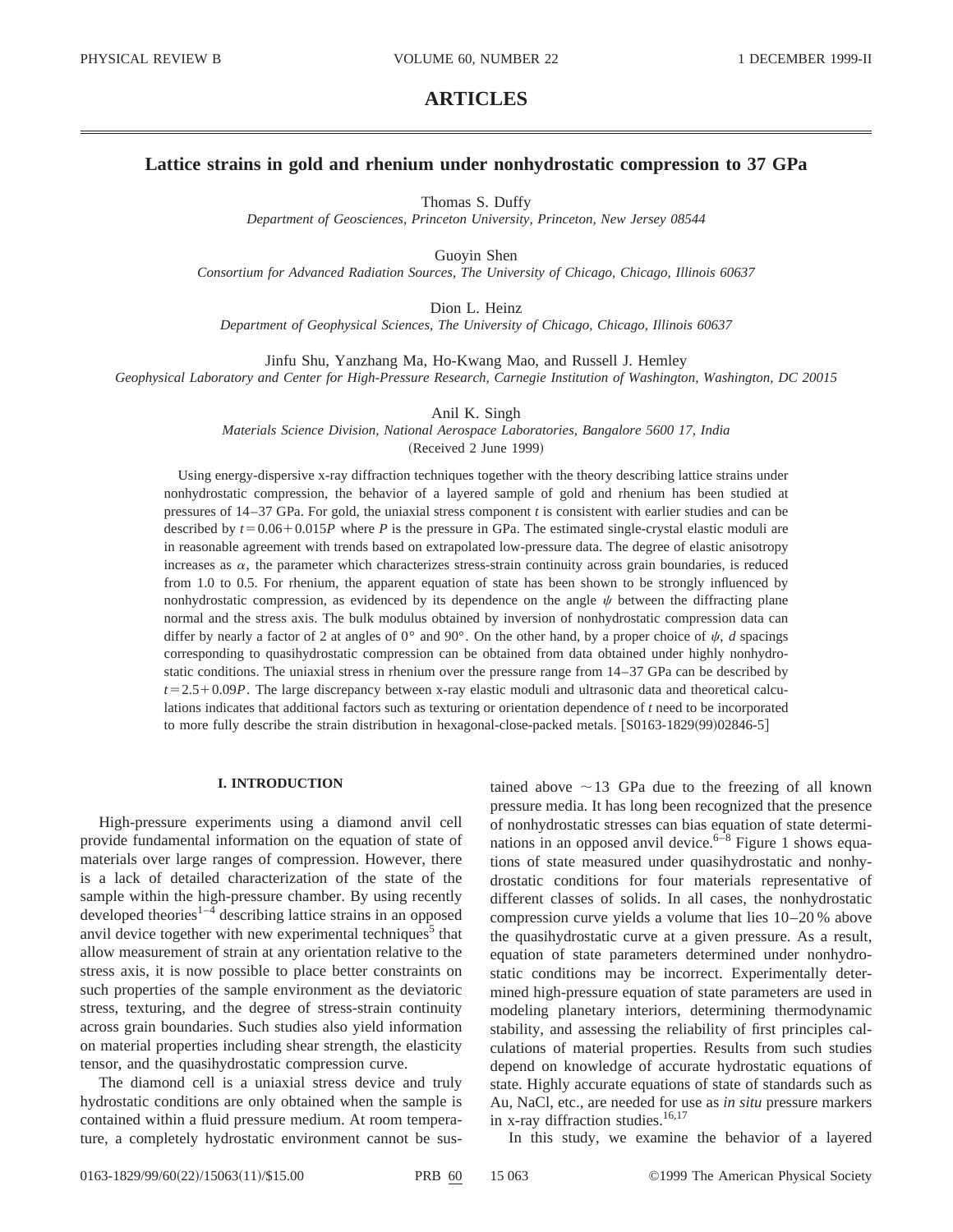

FIG. 1. Compression curves under nonhydrostatic (solid line) and quasihydrostatic (dashed line) conditions for a representative silicate (forsterite), oxide (periclase), hydroxide (brucite), and metal (rhenium). The hydrostatic curves are obtained from shock data (rhenium) or static compression in a quasihydrostatic medium (helium or neon) (periclase, brucite, forsterite). The nonhydrostatic compression curves were obtained from x-ray measurements on samples with no pressure medium. Pressures are from ruby fluorescence spectra. References: forsterite (Refs. 9 and 10), periclase (Refs. 8 and 11), brucite (Refs. 12 and 13), and rhenium (Refs. 14 and 15).

sample of gold and rhenium under nonhydrostatic loading. Rhenium is a hexagonal-close-packed (hcp) metal with high strength and a large bulk modulus. As a result, rhenium is technically important as a gasket material in ultrahighpressure experiments. Gold is a face-centered-cubic (fcc) metal that is characterized by low strength and rigidity. Gold also exhibits a high degree of elastic anisotropy. Because of its low strength, gold is widely used as an *in situ* pressure marker in diamond cell experiments. A preliminary report of this work has been given elsewhere.<sup>18</sup>

## **II. THEORY**

The theory describing lattice strains in a sample nonhydrostatically compressed in the diamond anvil cell has been discussed extensively.<sup>1,2,4,5,19</sup> Here we summarize the main features. The stress tensor in the center of a diamond cell sample can be written as

$$
\sigma = \begin{bmatrix} \sigma_1 & 0 & 0 \\ 0 & \sigma_1 & 0 \\ 0 & 0 & \sigma_3 \end{bmatrix} = \begin{bmatrix} \sigma_P & 0 & 0 \\ 0 & \sigma_P & 0 \\ 0 & 0 & \sigma_P \end{bmatrix}
$$

$$
+ \begin{bmatrix} -t/3 & 0 & 0 \\ 0 & -t/3 & 0 \\ 0 & 0 & 2t/3 \end{bmatrix}, \qquad (1)
$$

where  $\sigma_3$  is the principal stress in the axial direction,  $\sigma_1$  is the principal stress in the radial direction, and  $\sigma_p$  is the mean normal stress or pressure. The second term on the right-hand side of Eq.  $(1)$  is the deviatoric stress tensor. The difference between the maximum  $(\sigma_3)$  and minimum  $(\sigma_1)$  stresses is the uniaxial stress component *t*, which is taken to be positive on compression:

$$
t = \sigma_3 - \sigma_1 = 2\tau = Y,\tag{2}
$$

where  $\tau$  is the shear strength and *Y* the yield strength of the material. The latter two equalities in Eq.  $(2)$  hold for a Von Mises yield condition and depend on conditions of plastic flow being reached. In fact, *t* could be less than the yield strength.

The total lattice strain experienced by a sample under the stress field of Eq.  $(1)$  is<sup>4</sup>

$$
\epsilon(hkl) = \frac{d_m(hkl) - d_0(hkl)}{d_0(hkl)} = \epsilon_P(hkl) + \epsilon_t(hkl), \quad (3)
$$

where  $d_m(hkl)$  and  $d_0(hkl)$  are the measured *d* spacings for the lattice plane (*hkl*) under compression and at ambient pressure, respectively,  $\epsilon_p$  is the strain component due to hydrostatic pressure, and  $\epsilon_t(hkl)$  is the strain produced by the deviatoric stress component.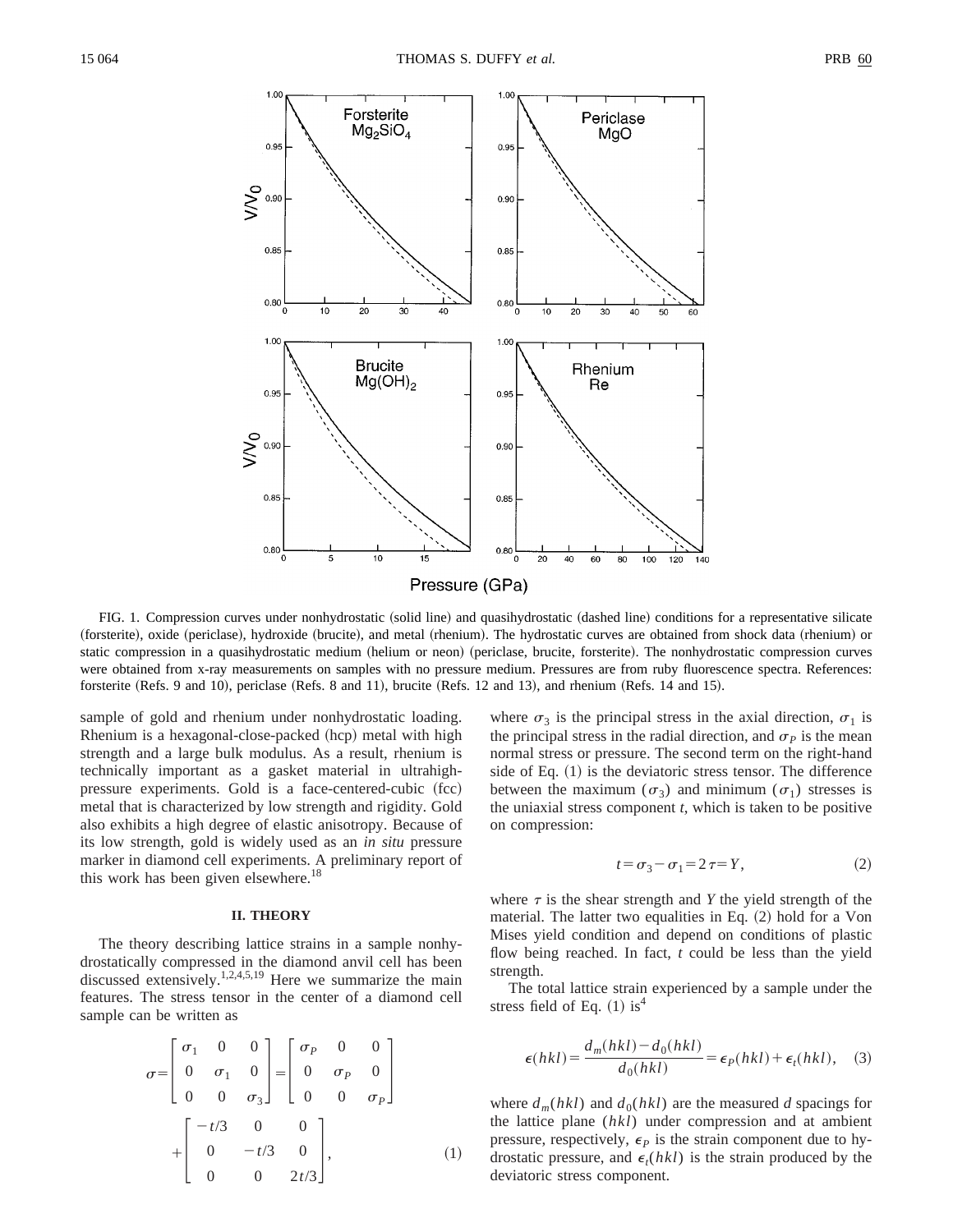

FIG. 2. Experimental geometry for radial diffraction experiments.  $\psi$  is the angle between the diamond cell stress axis and the diffraction plane normal. The diffraction angle is  $2\theta$ .

The measured *d* spacing is a function of the angle  $\psi$  between the diamond cell stress axis and the diffracting plane normal (Fig. 2):

$$
d_m(hkl) = d_p(hkl)[1 + (1 - 3\cos^2\psi)Q(hkl)],
$$
 (4)

where  $d_p(hkl)$  is the interplanar spacing that would result under application of hydrostatic pressure  $\sigma_P$  alone and *Q*(*hkl*) is given by

$$
Q(hkl) = \frac{t}{3} \left[ \frac{\alpha}{2G_R(hkl)} + \frac{1-\alpha}{2G_V} \right].
$$
 (5)

 $G_R(hkl)$  is the aggregate shear modulus for the crystallites contributing to the diffracted intensity entering the detector under the condition of constant stress across grain boundaries (Reuss limit).  $G_V$  is the Voigt (constant strain) bound on the aggregate shear modulus and is not orientation dependent. The parameter  $\alpha$ , which varies between 0 and 1, specifies the degree of stress and strain continuity across grains in the sample.

For the cubic system,

$$
(2G_R)^{-1} = S_{11} - S_{12} - 3S\Gamma(hkl),
$$
 (6)

where *S*, a measure of the elastic anisotropy, is given by

$$
S = S_{11} - S_{12} - S_{44}/2, \tag{7}
$$

$$
\Gamma = \frac{h^2 k^2 + k^2 l^2 + h^2 l^2}{(h^2 + k^2 + l^2)^2},\tag{8}
$$

and

$$
(2G_V)^{-1} = \frac{5}{2} \frac{(S_{11} - S_{12})S_{44}}{[3(S_{11} - S_{12}) + S_{44}]},
$$
(9)

where the  $S_{ij}$  are the isothermal single-crystal elastic compliances.

For the hexagonal system,

$$
[G_R(hkl)]^{-1} = (2S_{11} - S_{12} - S_{13})
$$
  
+  $(-5S_{11} + S_{12} + 5S_{13} - S_{33} + 3S_{44})B(hkl)$   
+  $(3S_{11} - 6S_{13} + 3S_{33} - 3S_{44})B^2(hkl)$ , (10)

where

$$
B(hkl) = \frac{3a^2l^2}{4c^2(h^2 + hk + k^2) + 3a^2l^2},
$$
\n(11)

where *a* and *c* are the edge lengths of the hexagonal unit cell.

According to Eq. (4),  $d_m(hkl)$  will vary linearly with 1  $-3\cos^2 \psi$ . The intercept of the relation gives the *d* spacing due to the hydrostatic component of the stress. This occurs when  $1-3\cos^2\psi$  equals zero or, equivalently,  $\psi = 54.7^\circ$ . At this angle, there is no contribution to the measured *d* spacing from the deviatoric stress tensor. The slope of  $d_m(hkl)$  versus the  $1-3\cos^2 \psi$  relation yields the product  $d_p(hkl)Q(hkl)$ .

Equations  $(4)$ – $(6)$  also indicate that the plot of  $Q(hkl)$ versus  $\Gamma(hkl)$  is a straight line for cubic crystals with slope  $m_1$  and intercept  $m_0$  given by

$$
m_0 = \frac{t}{3} [S_{11} - S_{12}], \tag{12}
$$

$$
m_1 = -\frac{t}{3} [S_{11} - S_{12} - S_{44}/2],
$$
\n(13)

for the case where  $\alpha=1$ . More general expressions that hold for any value of  $\alpha$  are given elsewhere.<sup>4</sup>

In addition, the linear compressibility  $\chi$  of a cubic crystal is given by

$$
\chi = -\left(\frac{\partial \ln a}{\partial P}\right)_T = \frac{1}{3K} = S_{11} + 2S_{12},\tag{14}
$$

where  $a$  is the lattice parameter and  $K$  is the isothermal bulk modulus.

These three expressions, together with the relationship between the elastic stiffness and elastic compliance tensors, $20$ can be used to write the following expressions for the elastic stiffnesses  $C_{ij}$  of a cubic crystal:

$$
C_{11} = \frac{1}{3\chi} + \frac{2t}{9m_0},\tag{15}
$$

$$
C_{12} = \frac{1}{3\chi} - \frac{t}{9m_0},\tag{16}
$$

$$
C_{44} = \frac{t}{6(m_0 + m_1)}.\tag{17}
$$

In the case of the hexagonal system, Eqs.  $(4)$ ,  $(5)$ , and  $(10)$  indicate that a quadratic relationship between  $Q(hkl)$ and *B*(*hkl*) is expected. For the case of  $\alpha=1$ , the three coefficients of the relationship of *Q*(*hkl*) and *B*(*hkl*) are

$$
m_0 = \frac{t}{6} (2S_{11} - S_{12} - S_{13}),
$$
\n(18)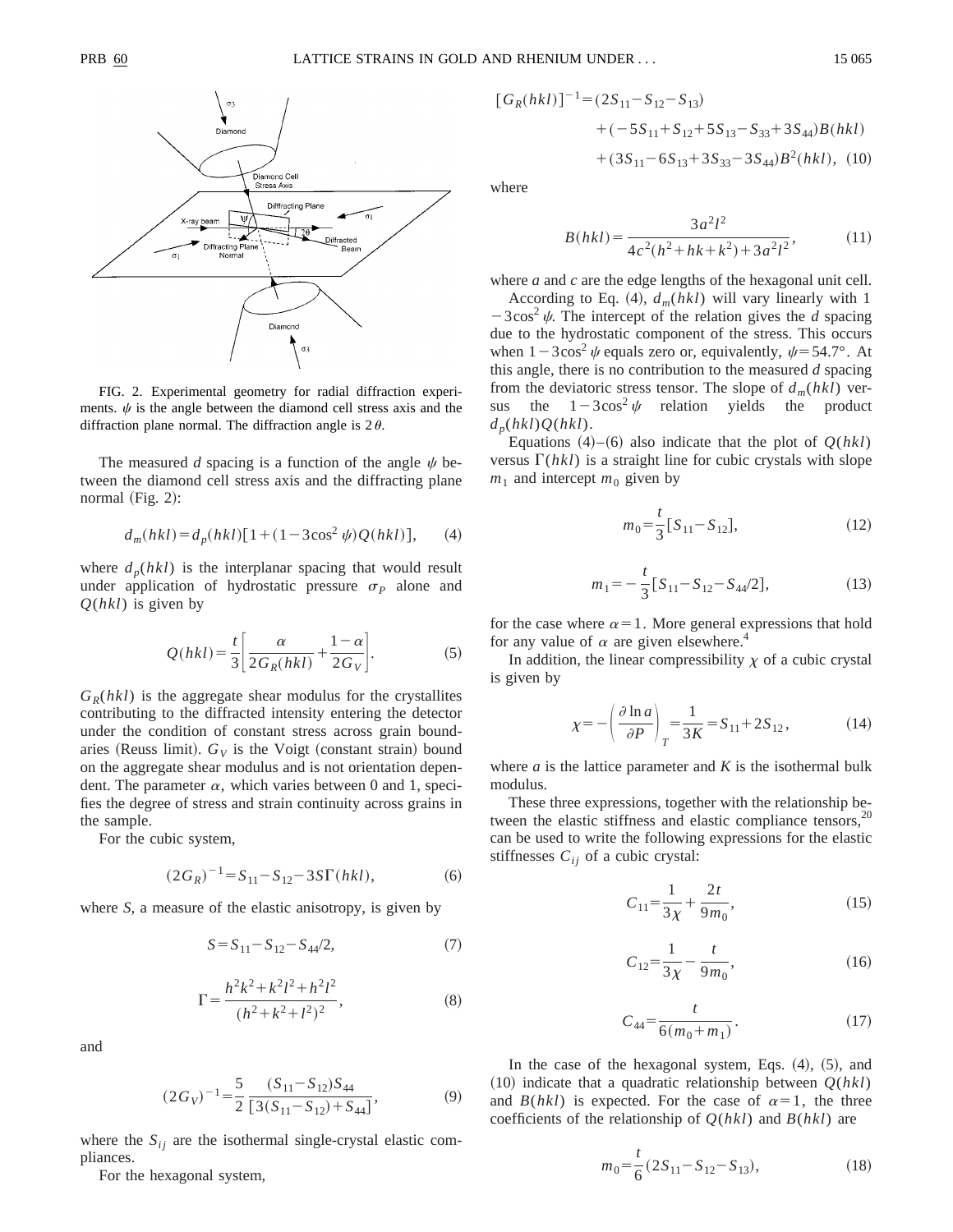$$
m_1 = \frac{t}{6}(-5S_{11} + S_{12} + 5S_{13} - S_{33} + 3S_{44}),
$$
 (19)

$$
m_2 = \frac{t}{6} (3S_{11} - 6S_{13} + 3S_{33} - 3S_{44}).
$$
 (20)

Again, general expressions for  $\alpha$  values other than 1 are given elsewhere.<sup>4</sup> In addition, there are two expressions for the axial compressibility along the *a* and *c* axes:

$$
\chi_a = S_{11} + S_{12} + S_{13},\tag{21}
$$

$$
\chi_c = S_{33} + 2S_{13} \,. \tag{22}
$$

These five equations can be inverted to obtain expressions for the five independent  $C_{ij}$ 's of the hexagonal system:

$$
C_{11} + C_{12} = \frac{6m + \chi_c t}{\chi_c t (\chi_a - \chi_c) + 3m(\chi_c + 2\chi_a)},
$$
 (23)

$$
C_{11} - C_{12} = \frac{3t}{-t(\chi_a - \chi_c) + 3(3m_0 - m_1 - m_2)},\qquad(24)
$$

$$
C_{13} = \frac{3m - \chi_c t}{\chi_c t (\chi_a - \chi_c) + 3m(\chi_c + 2\chi_a)},
$$
(25)

$$
C_{33} = \frac{3m + (3\chi_a - \chi_c)t}{\chi_c t (\chi_a - \chi_c) + 3m(\chi_c + 2\chi_a)},
$$
(26)

$$
C_{44} = \frac{3t}{t(\chi_a - \chi_c) + 6(3m_0 + 2m_1 + m_2)},
$$
 (27)

where  $m = m_0 + m_1 + m_2$ .

Thus, by measuring the dependence of interplanar spacing on the angle from the diamond cell stress axis under nonhydrostatic compression, the single-crystal elastic stiffness tensor can be constrained for crystals in the cubic and hexagonal systems. In addition, it is also possible to recover the *d* spacing and, hence, lattice parameter, for the hydrostatic component of the stress tensor. To solve Eqs.  $(15)–(17)$  and  $(23)–$  $(27)$  it is necessary know the uniaxial stress *t* as well as the axial compressibilities. The latter can be determined from the volume compressibility for the cubic system  $[Eq. (14)]$  or volume compressibility and the pressure dependence of the *c*/*a* ratio in hexagonal crystals:

$$
2\chi_a + \chi_c = \frac{1}{K_R},\tag{28}
$$

$$
\chi_a - \chi_c = \left(\frac{\partial \ln(c/a)}{\partial P}\right)_T, \tag{29}
$$

where  $K_R$  is the Reuss bound on the isothermal bulk modulus.

Using Eq.  $(5)$ , the uniaxial stress component can be determined from

$$
t = 6G \langle Q(hkl) \rangle, \tag{30}
$$

where  $\langle O(hkl)\rangle$  represents the average value over all observed reflections, and the Reuss bound on the shear modulus is used. The pressure dependence of  $G_R$  can be obtained from extrapolation of ultrasonic or other single-crystal elasticity data. Equation  $(30)$  is strictly true only for elastically isotropic materials but *t* has been shown to depend only weakly on combinations of  $\alpha$  and anisotropy.<sup>4</sup>

### **III. EXPERIMENTAL TECHNIQUE**

Experiments were conducted using energy-dispersive synchrotron x-ray diffraction at the bending magnet beam line (13-BM-A) of the GSECARS sector at the Advanced Photon Source. The sample consisted of rhenium powder with a thin gold layer on the upper surface. The gold layer extended to the edges of the gasket hole. The sample was contained within a 50- $\mu$ m hole in a beryllium gasket and compressed using a diamond anvil cell.

Incident x rays were collimated by a pair of WC slits and focused to 10  $\mu$ m $\times$ 10  $\mu$ m with Kirkpatrick-Baez optics. The size of the incident x-ray beam was measured using a sharp edge. Both the incident and diffracted beams passed through the beryllium gasket, and the sample was positioned such that the x-ray beam passed near the interface of the rhenium and gold layers. The diamond cell was mounted in a rotation stage on a two-circle horizontal diffractometer.<sup>21</sup> The angle  $\psi$  between the diffraction plane normal and the diamond cell stress axis was varied from  $0^{\circ}$  (diffraction plane normal parallel to the diamond cell stress axis) to  $90^{\circ}$ (diffraction plane normal perpendicular to stress axis) (Fig. 2). The diffracted beam passed through a double-slit system and was detected by a Ge solid-state detector.

At each pressure, energy-dispersive diffraction patterns were recorded at angular intervals of  $5^{\circ}$ -15°. Diffraction patterns were recorded upon compression at eight pressures between 14.6 and 37.1 GPa and upon decompression at 31.0, 22.3, 21.1, and 15.7 GPa. Hydrostatic pressures were determined from the measured lattice parameter at  $\psi$  = 54.7° and the equation of state of  $\text{gold}^{22}$  as discussed below.

Peak positions were obtained by fitting backgroundsubtracted Voigt line shapes to the spectra. For gold, the  $(111), (200),$  and  $(220)$  diffraction lines were used. The  $(311)$ line was partially overlapped at high pressure with lines from the beryllium gasket and was not used in the analysis. For Re, the analysis was based on the following six diffraction lines:  $(100)$ ,  $(002)$ ,  $(101)$ ,  $(102)$ ,  $(110)$ , and  $(103)$ .

The method used here differs from conventional energydispersive diffraction experiments in which the incident and diffracted x-ray beams pass through the diamond anvils. Due to the limited x-ray access afforded by the backing plates of the diamonds,  $\psi$  can be varied only over a small range near  $\sim$ 85° in the conventional geometry. Thus, diffraction measurements are confined to near the minimum stress direction. However, by using a beryllium gasket, the diffraction vector can be positioned at any orientation relative to the diamond cell axis.

#### **IV. RESULTS**

Figure 3 shows a typical set of diffraction patterns for the Au-Re sample. As the angle increases, the diffraction peaks shift to lower energies as the diffracting plane normal become oriented at higher angles relative to the diamond cell stress axis. At 0°, the diffracting planes are aligned along the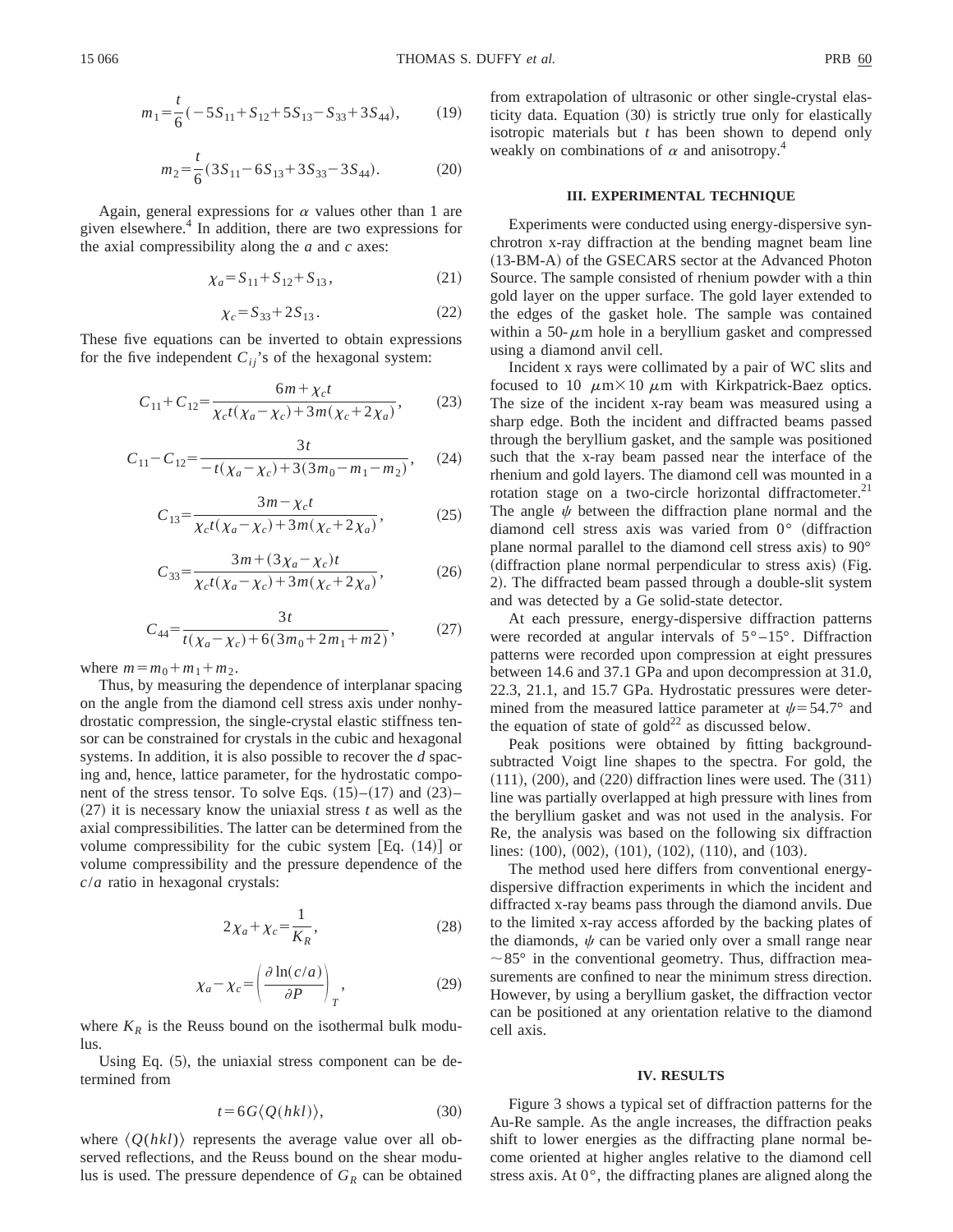

FIG. 3. X-ray diffraction patterns as a function of angle from the stress axis at 37.1 GPa. Diffraction lines from rhenium and gold are labeled. Unlabeled lines are from beryllium. The angle  $\psi$  corresponding to each pattern is shown at the right.

maximum stress direction, resulting in the minimum interplanar spacing. The shift in the peak positions is larger for rhenium than for gold because of the larger uniaxial component sustained in the rhenium layer. There are also clear texturing effects illustrated in Fig. 3. The intensity of the rhenium  $(002)$  line is strong at low angles and weak at high angles when compared to the neighboring  $(101)$  peak. The summed intensity of all  $(002)$  peaks is about 32% of the summed intensity of the  $(101)$  peaks which is close to the expected value for a random rhenium polycrystal. The preferred orientation of rhenium is typical of that developed during compression of hcp metals, whereby the *c* axis of the crystallites aligns preferentially along the load direction. Systematic texturing effects are less evident for gold lines. The observed intensity changes may also arise from changes in sample position as the angle is changed. Since the gold layer is very thin, its intensities are especially sensitive to position errors. Changes in peak position will only occur upon sample position changes if there are pressure gradients across the sample. The size of the sample hole was minimized to reduce this effect.

## **A. Gold**

The variation of the *d* spacing of gold with angle from the diamond cell stress axis is shown in Fig. 4. For all diffraction lines, a linear relationship with  $1-3\cos^2\psi$  is observed, in agreement with the predictions of the theory. The  $(200)$  peak of gold exhibits a slope that is about twice as great as that of the  $(111)$  and  $(220)$  peaks which indicates that  $(200)$  is an especially sensitive indicator of nonhydrostatic stresses.

The *d* spacing and lattice parameter corresponding to the purely hdyrostatic component of stress,  $1-3\cos^2 \psi = 0$  ( $\psi$  $=$  54.7 $\degree$ ), was determined for each gold diffraction peak (Table I). The standard deviation of the mean lattice parameter determined from the three gold lines was less than 0.1% at this angle. Figure 5 shows the variation of the lattice parameter determined from each diffraction line as a function of  $1-3\cos^2\psi$ . The (200) line generally yields the smallest lattice parameter at  $\psi=0^{\circ}$  and the largest lattice parameter at



FIG. 4. Dependence of *d* spacing on  $1-3\cos^2\psi$  for diffraction lines of gold at 37.1 GPa. The solid lines are least-squares fits to the data.

 $\psi$ =90°. The variance in the mean lattice parameter is reduced at 54.7° relative to the 0° and 90° positions. The dependence of  $Q(hkl)$  on  $3\Gamma(hkl)$  is shown for representative gold data in Fig. 6. In all cases, a linear dependence of  $Q(hkl)$  with  $3\Gamma(hkl)$  is observed.

Using the equation of state of gold, $22$  the pressure was determined from the mean lattice parameter at  $54.7^\circ$  (Table

TABLE I. Lattice parameter and equation of state for gold.

| 3.9817(11)<br>0.9304<br>12.4<br>14.6<br>3.9662(18)<br>0.9196<br>17.4<br>16.1<br>3.9459(16)<br>0.9055<br>21.5<br>20.0<br>3.9367(27)<br>0.8992<br>23.4<br>21.6 | $P(\psi=0^{\circ})$<br>(GPa) |
|--------------------------------------------------------------------------------------------------------------------------------------------------------------|------------------------------|
|                                                                                                                                                              | 16.8                         |
|                                                                                                                                                              | 19.8                         |
|                                                                                                                                                              | 23.4                         |
|                                                                                                                                                              | 25.7                         |
| 3.9227(27)<br>0.8897<br>25.3<br>26.5                                                                                                                         | 29.5                         |
| 3.8984(21)<br>0.8732<br>32.3<br>30.6                                                                                                                         | 36.3                         |
| 3.8897(26)<br>0.8674<br>31.8<br>34.5                                                                                                                         | 38.7                         |
| 3.8795(32)<br>0.8606<br>35.4<br>37.1                                                                                                                         | 40.8                         |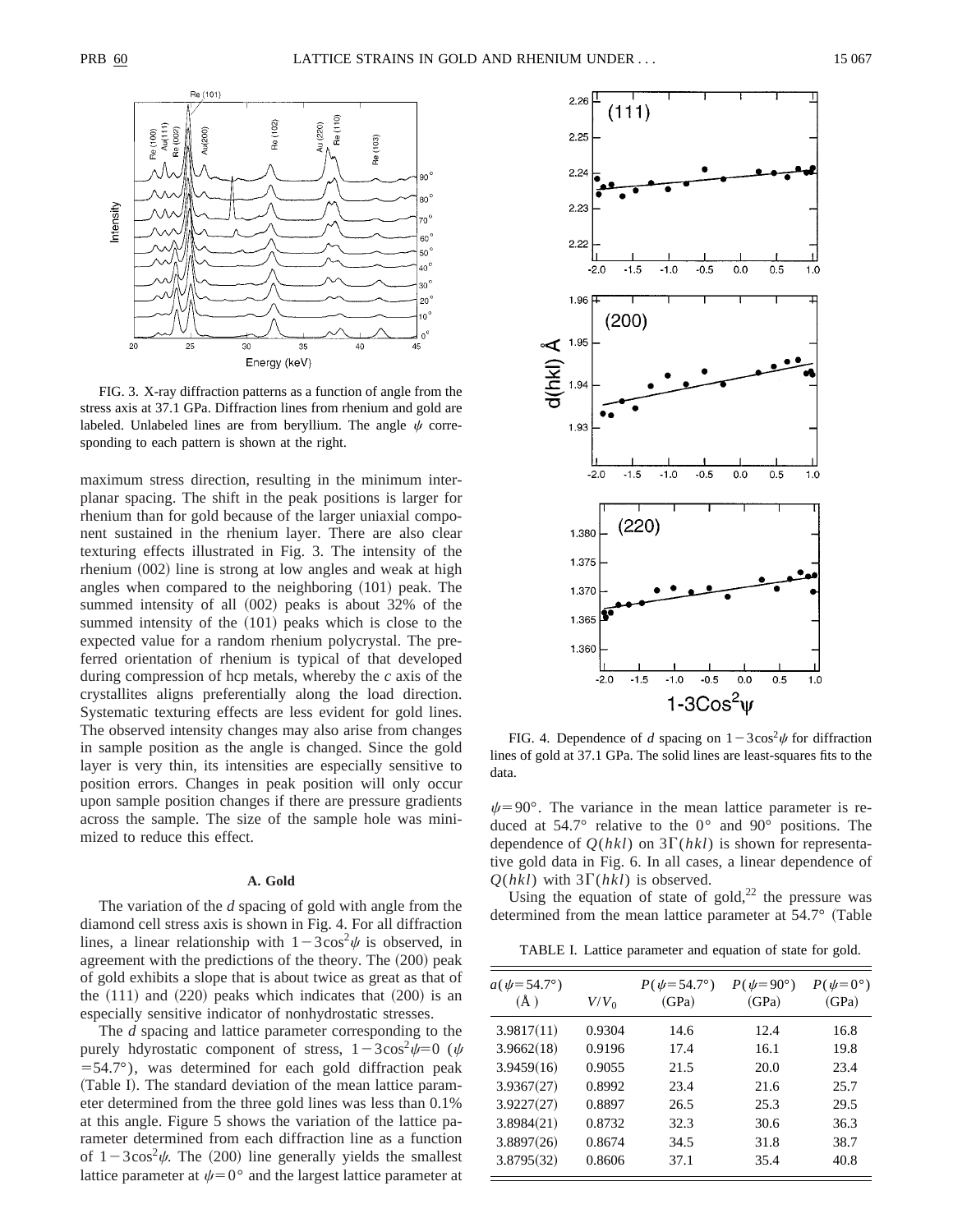

FIG. 5. Dependence of lattice parameter on  $1-3\cos^2\psi$  for gold at several pressures. The lines are from least-squares fits to the *d* spacing vs angle data as shown in the previous figure.

I). Despite its wide use as an *in situ* pressure marker, the equation of state of gold is not especially well constrained by available data as reported values for  $(\partial K_{0T}/\partial P)_T$  vary by  $\sim$ 30%.<sup>17</sup> Table II compares aggregate elastic constants of gold and their pressure derivatives from ultrasonic elasticity measurements, static equation of state determinations, and shock compression data. Ultrasonic values for the individual moduli and their pressure derivatives are listed in Table III. The pressure calculated from the various gold equations of state using a third-order Birch-Murnaghan equation range from 46 to 50 GPa at  $V/V_0 = 0.84$ , from 88 to 100 GPa at  $V/V_0 = 0.77$ , and 167 to 200 GPa at  $V/V_0 = 0.69$ . In this study we have used the bulk modulus and pressure derivative from ultrasonic elasticity data of Ref. 22 for the pressure determination. Although the pressure derivatives of the elastic moduli are low in this work relative to other ultrasonic studies, Ref. 22 is in better agreement with static compression and shock data for gold (Table II). It has been observed previously that high-pressure ultrasonic data for simple metals yield pressure derivatives of the bulk modulus that are systematically higher than values derived from shock data.<sup>17</sup> If equations of state based on other ultrasonic data from Table II are used, the pressure may be as much as 10% higher.

Pressures were also calculated from the measured strains at 0° and 90° by assuming that the lattice strain in this di-



FIG. 6.  $Q(hkl)$  as a function of  $3\Gamma(hkl)$  for gold at 17.4 GPa. The solid line is a least-squares fit to the data. The estimated errors on *Q*(*hkl*) are obtained from the scatter of the *d*(*hkl*) vs 1  $-3\cos^2\psi$  plot.

rection represents the hydrostatic strain (Table I). The pressures inferred from strain measurements at the minimum and maximum stresses typically differ by about 20%. The pressure under hydrostatic conditions ( $\psi$ =54.7°) could also be estimated to within better than 0.5 GPa, by simply averaging the apparent pressures calculated along the three principal stress directions:

$$
P_{hydro} \approx \frac{(P_0 + 2P_{90})}{3}.
$$
\n(31)

The uniaxial stress component in gold was calculated using Eq.  $(30)$  and the results are in good agreement with earlier diamond cell data<sup>27</sup> (Fig. 7). Between 15 and 37 GPa, the uniaxial stress component of gold ranges between 0.3 and 0.6 GPa. The pressure dependence of the uniaxial stress component of gold from all recent studies can be described by  $t=0.06+0.015P$  where *P* is the pressure in GPa. The value of *t* is less than the uncertainty in the gold equation of state.

The second-order elastic moduli were determined at each pressure using Eqs.  $(15)–(17)$ . The results are compared with finite strain extrapolation<sup>29</sup> of ultrasonic elasticity data<sup>22,23</sup> in Fig. 8. The linear compressibility or bulk modulus values were obtained from finite strain<sup>29</sup> extrapolation of ultrasonic

TABLE II. Aggregate elastic moduli and pressure derivatives of gold. The values for Ref. 26 were obtained by fitting the 300-K isotherm to a third-order Birch-Murnaghan equation.  $K_{0T}$  is the isothermal, ambient-pressure bulk modulus;  $G_{VRH}$  is the Voigt-Reuss-Hill average shear modulus. Numbers in parentheses are one standard deviation uncertainties where available.

| Ref. | $K_{0T}$ (GPa) | $G_R$ (GPa) | $G_{VRH}$ (GPa)          | $G_V$ (GPa)              | $\partial K_{0T}$<br>$\partial P$ | $\partial G_R$<br>$\partial P$ | $\partial G_{VRH}$<br>$\partial P$ | $\partial G_V$<br>$\partial P$ |
|------|----------------|-------------|--------------------------|--------------------------|-----------------------------------|--------------------------------|------------------------------------|--------------------------------|
| 22   | 167.2          | 23.8        | 27.3                     | 30.7                     | 5.21                              | 0.71                           | 0.89                               | 1.06                           |
| 23   | 166.3          | 24.1        | 27.6                     | 31.1                     | 6.39                              | 0.82                           | 1.04                               | 1.25                           |
| 24   | 166.5          | 24.1        | 27.6                     | 31.1                     | 6.12                              | 0.84                           | 1.06                               | 1.28                           |
| 25   | 166.8          | 23.7        | 27.3                     | 30.8                     | 6.26                              | 0.79                           | 1.03                               | 1.27                           |
| 16   | 167(11)        |             | $\overline{\phantom{a}}$ | $\overline{\phantom{a}}$ | 5.5(8)                            | $\overline{\phantom{a}}$       |                                    |                                |
| 26   | 171(1)         |             | $\overline{\phantom{a}}$ | $\overline{\phantom{a}}$ | 5.0(1)                            | $\overline{\phantom{a}}$       | $\overline{\phantom{a}}$           |                                |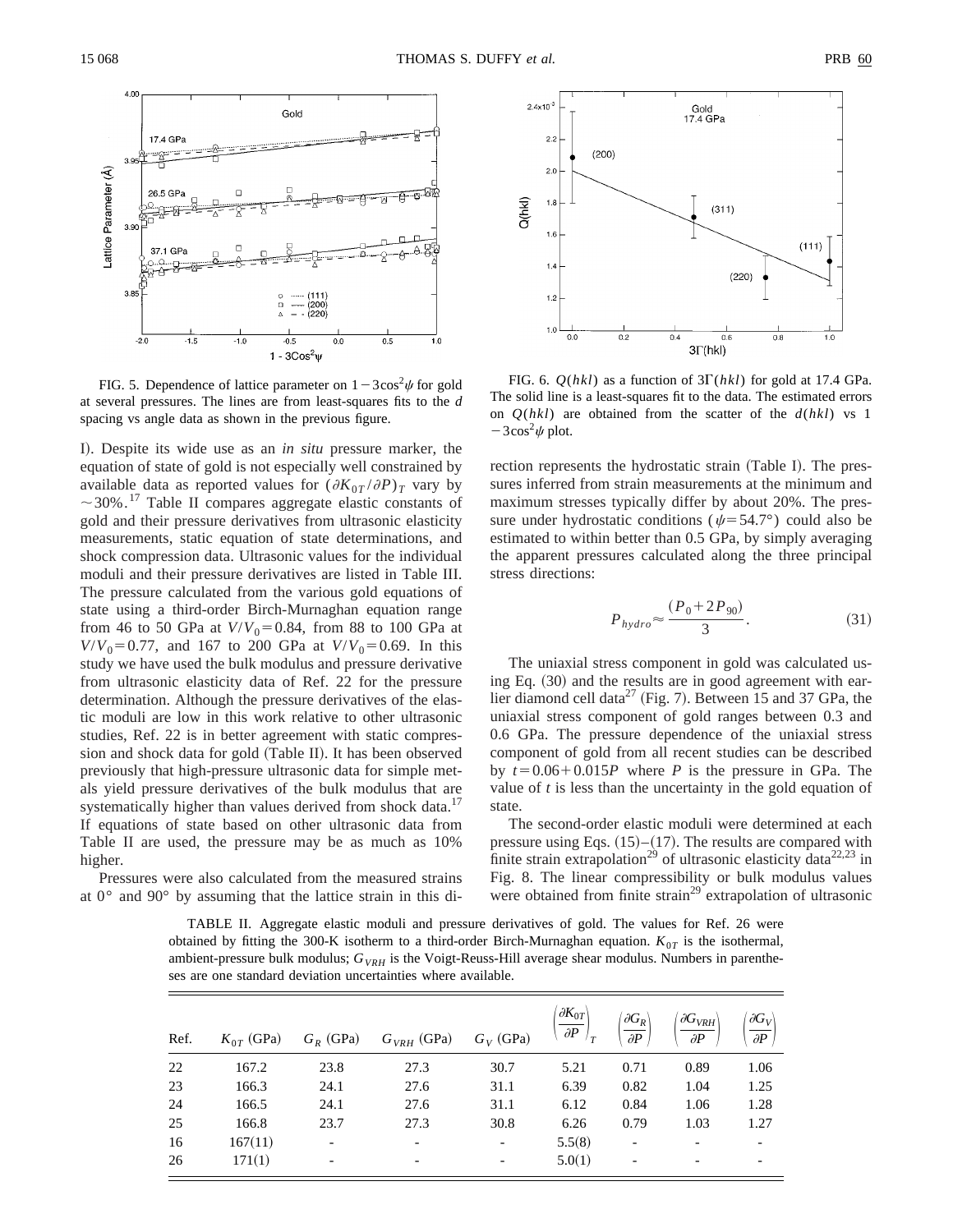| Ref.                        | $C_{11}$ (GPa) | $C_{12}$ (GPa) | $C_{44}$ (GPa)           | $\partial C_{11}$<br>$\partial P$ | $\partial C_{12}$<br>$\partial P$ | $\partial C_{44}$<br>$\partial P$ |
|-----------------------------|----------------|----------------|--------------------------|-----------------------------------|-----------------------------------|-----------------------------------|
| 22                          | 192.9          | 163.8          | 41.5                     | 5.72                              | 4.96                              | 1.52                              |
| 23                          | 192.2          | 162.8          | 42.0                     | 7.01                              | 6.14                              | 1.79                              |
| 24                          | 192.4          | 163.0          | 42.0                     | 6.73                              | 5.89                              | 1.84                              |
| 25                          | 192.2          | 163.4          | 41.8                     | 6.71                              | 5.85                              | 1.83                              |
| This study ( $\alpha$ =1)   |                |                | $\overline{\phantom{a}}$ | 6.0                               | 4.3                               | 0.9                               |
| This study ( $\alpha$ =0.5) |                |                | $\overline{\phantom{a}}$ | 5.5                               | 4.5                               | 1.4                               |

TABLE III. Second-order elastic constants and pressure derivatives of gold.

data. $^{22}$  Thus, a comparison of the results with Ref. 22 (lower dashed curves in Fig.  $8$ ) is the most appropriate. Our results for gold are consistent with those of a separate radial diffraction study which examined a layered sample of gold and molybdenum (see Ref. 31).

While  $C_{11}$  and  $C_{12}$  are in good agreement with ultrasonic data, the values for  $C_{44}$  are generally lower than the ultrasonic data. The elastic anisotropy of a cubic crystal can be characterized by the Zener anisotropy ratio *A*, which is the ratio of shear moduli in the  $(100)$  and  $(110)$  planes in the [100] direction:

$$
A = \frac{2C_{44}}{C_{11} - C_{12}} = \frac{2(S_{11} - S_{12})}{S_{44}} = 1 + \frac{2S}{S_{44}}.
$$
 (32)

For the case where  $\alpha=1$ , Eqs. (12)–(14) yield

$$
A = \frac{1}{1 + m_1/m_0}.\tag{33}
$$

Using the values of  $m_0$  and  $m_1$  from Eqs. (12) and (13), we obtain a mean value of  $A=1.8(3)$  at 15–37 GPa. By contrast, the value of *A* at ambient pressure for gold is 2.9, and the extrapolated values at 14–37 GPa are 3.1–3.4, using



FIG. 7. Uniaxial stress components of metals as a function of pressure. Solid circles are for rhenium with error bars omitted on decompression data. Plus symbols are from measurements of sample pressure gradients for rhenium (Ref. 28). For gold, solid triangles are this study, inverted triangles are from a separate radial diffraction study  $(Ref. 31)$ , and open triangles are from Ref. 27. Also shown as solid squares are data for molybdenum (Ref. 31). Solid lines are least-squares fits to the data.

the data of Ref. 22. Thus, the apparent elastic anisotropy determined by x-ray diffraction is much lower than expected on the basis of ultrasonic elasticity. The primary reason for the low anisotropy is the small value of  $C_{44}$  determined here. Pressure derivatives obtained from linear fits to the present data combined with ambient pressure data are listed in Table III.

The elastic moduli are sensitive to the choice of  $\alpha$ . Figure 9 shows the dependence of the  $C_{ij}$ 's on  $\alpha$  at 14.6 GPa. While the values of  $C_{11}$  and  $C_{12}$  are only weakly sensitive to the choice of  $\alpha$ ,  $C_{44}$  increases considerably as  $\alpha$  decreases. The inset to Fig. 9 shows the dependence of the anisotropy factor on the choice of  $\alpha$ . The anisotropy factor from x-ray data is in agreement with extrapolated ultrasonic values for  $\alpha=0.4$  $\pm$  0.1. Figure 8 also shows the value of  $C_{44}$  when  $\alpha$ = 0.5. The anisotropy factor *A* in this case has a mean value of  $3.0 \pm 0.7$ .

If the anisotropy factor is known at high pressure from, for example, sound velocity data, then the x-ray data can be used to constrain the degree of stress or strain continuity across grain boundaries in the sample. A value of  $\alpha$  ~0.5 at high pressure was also found in a previous study on NaCl



FIG. 8. Second-order elastic moduli of gold as a function of pressure. The symbols show individual data points and solid lines are finite strain fits  $(Ref. 29)$  to the present data combined with ambient pressure data (Ref. 22). Uncertainties are one standard deviation. Solid symbols are for  $\alpha=1$  and open symbols for  $C_{44}$  are for  $\alpha$ =0.5. The dashed lines show finite strain extrapolations of ultrasonic data (Refs.  $22$  and  $23$ ), where the upper dashed curve corresponds to Ref. 23, and the lower dashed curve is from Ref. 22. The difference between adiabatic and isothermal moduli has been neglected in this comparison.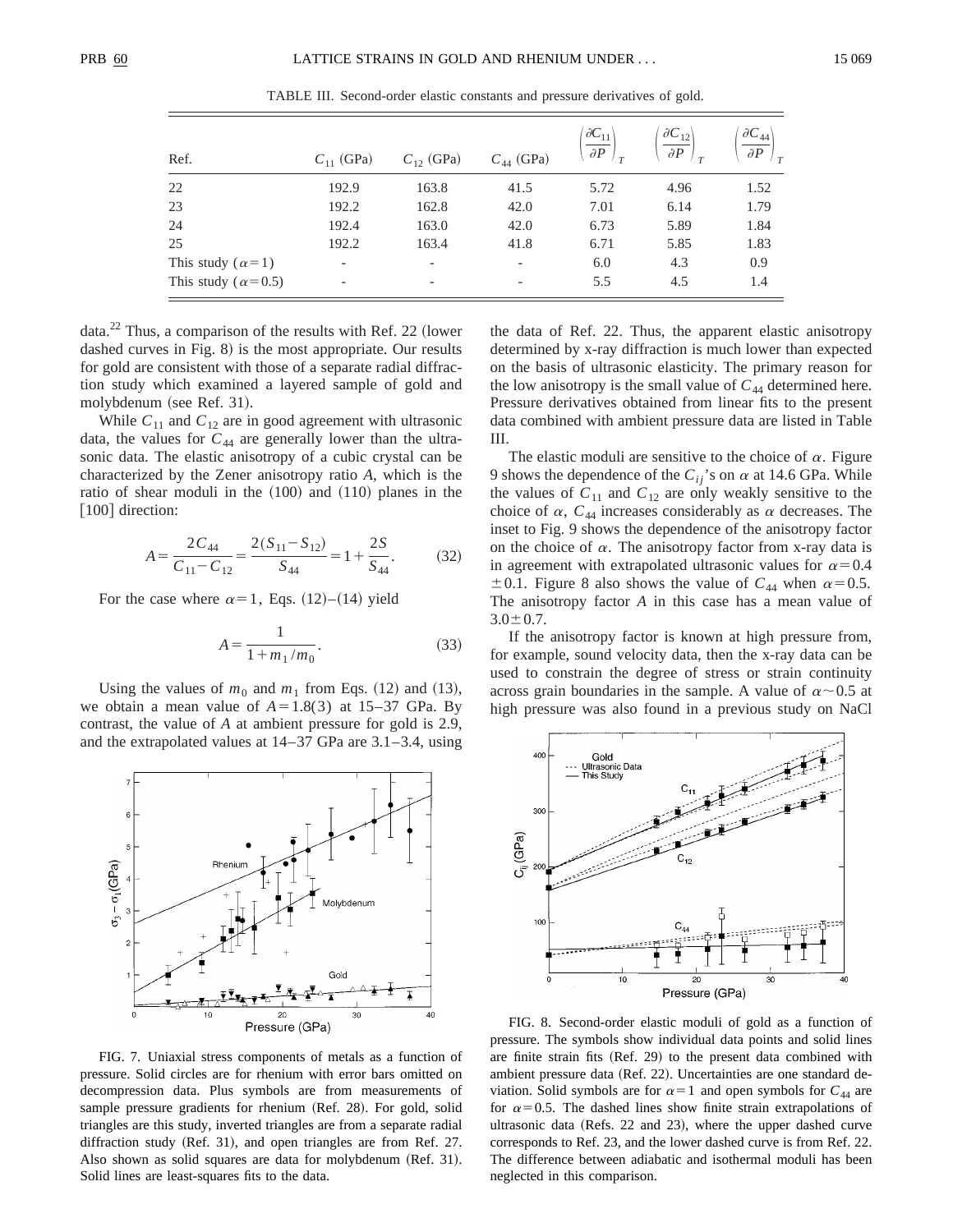

FIG. 9. Elastic moduli of gold as a function of  $\alpha$ , the degree of stress-strain continuity across grain boundaries in the sample. The dashed lines show values extrapolated from ultrasonic data at this pressure. The inset shows the dependence of the anisotropy factor on  $\alpha$ .

using a modified Drickamer cell.<sup>30</sup> However, in another experiment using a sample of molybdenum and gold and the same diamond cell technique reported here, it was found that reducing  $\alpha$  resulted in poorer agreement between ultrasonic and x-ray elastic constants for molybdenum, a material for which  $A \leq 1$ .<sup>31</sup> The value of  $\alpha$  is of fundamental importance in high-pressure x-ray experiments since the Reuss condition is assumed to hold when determining the pressure from an *in situ* marker within the sample. With further studies, the present method offers a means to better understand the nature of stress continuity across grain contacts in the highpressure sample.

#### **B. Rhenium**

Figure 10 shows variation of *d* spacing in rhenium as a function of  $1-3\cos^2\psi$  at 37.7 GPa. The slopes of the fitting curves vary by a factor of 2.5 for the six different diffraction lines, with  $(100)$  yielding the steepest slope and  $(103)$  the shallowest slope.

At each angle, a least-squares fit using the six diffraction lines was performed to determine the lattice parameters *a* and *c*, and the cell volume. The results at  $\psi = 54.7^\circ$  are shown in Fig. 11 and Table IV. The *c*/*a* ratio decreases slightly with pressure such that  $\partial \ln(c/a)/\partial P = -7.4$  $\times 10^{-5}$  GPa<sup>-1</sup>. The value of *c/a* is largely insensitive to variation of the diffraction vector from the stress axis, and hence is not strongly sensitive to the degree of nonhydrostatic stress. The difference between the  $c/a$  at  $\psi$  equal to 0° and 90 $^{\circ}$  is less than 0.1%, with a smaller value of  $c/a$  gen-



FIG. 10. Variation of *d* spacing with 1  $-3\cos^2\psi$  for diffraction lines of rhenium at 37.1 GPa. The solid lines are least-squares fits to the data.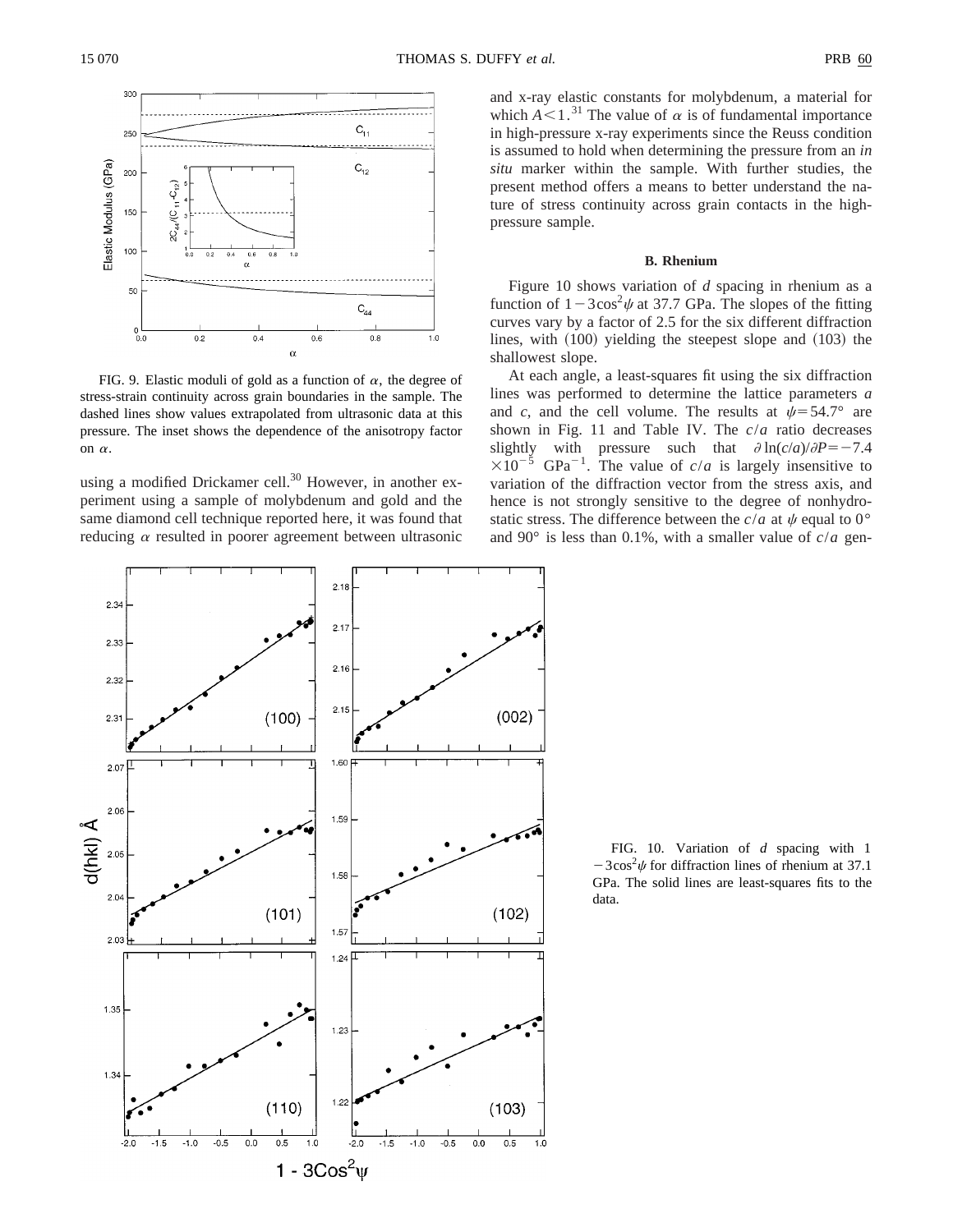

FIG. 11. Equation of state for rhenium from lattice parameters measured at 0°, 54.7°, and 90°. The pressure is determined from the mean lattice parameter of gold. The solid line shows the shock isotherm for rhenium (Ref. 14).

erally measured at 0°. In a previous study of rhenium to 215 GPa, the pressure dependence of *c*/*a* was reported to be nearly negligible across this wide pressure range with  $\partial \ln(c/a)/\partial P = -9 \times 10^{-7} \text{ GPa}^{-1}$ .<sup>32</sup>

The initial slope of *c*/*a* with pressure can also be calculated from the elastic moduli using Eqs.  $(21)$ ,  $(22)$ , and  $(29)$ :

$$
\frac{\partial \ln c/a}{\partial P} = \frac{C_{12} + C_{11} - C_{13} - C_{33}}{2C_{13}^2 - C_{33}(C_{11} + C_{12})}.
$$
 (34)

Using the ambient-pressure elastic moduli of rhenium, $33$  this yields  $\partial \ln(c/a)/\partial P = -8.0 \times 10^{-6} \text{ GPa}^{-1}$ , which is of the same sign, but smaller in magnitude than the dependence found here.

The compression curve for rhenium was determined using the pressure determined by the gold marker material at each angle. Equation of state data at 0°, 54.7°, and 90° are shown in Fig. 11 and Table IV. The rhenium equation of state at 54.7° is in good agreement with hydrostatic compression curves constructed from ultrasonic elasticity data<sup>33</sup> and shock compression data<sup>14</sup> in this pressure range. Thus, it is possible to obtain a quasihydrostatic compression curve from these highly nonhydrostatic data by a proper choice of angle between the stress axis and the diffraction vector. However, the data at  $\psi$  = 54.7° show a slight systematic deviation from

TABLE IV. Diffraction data for rhenium at  $\psi$  = 54.7°.

| $P$ (GPa) | $a(\AA)$  | $c(\AA)$   | $V(\AA^3)$ | $V/V_0$ | c/a    |
|-----------|-----------|------------|------------|---------|--------|
| 14.6      | 2.7287(5) | 4.4027(12) | 28.3897    | 0.9655  | 1.6135 |
| 17.4      | 2.7238(5) | 4.3946(13) | 28.2358    | 0.9603  | 1.6134 |
| 21.5      | 2.7153(2) | 4.3790(7)  | 27.9603    | 0.9509  | 1.6127 |
| 23.4      | 2.7112(2) | 4.3709(6)  | 27.8243    | 0.9463  | 1.6122 |
| 26.5      | 2.7076(2) | 4.3603(4)  | 27.6832    | 0.9415  | 1.6104 |
| 32.3      | 2.6957(4) | 4.3432(9)  | 27.3328    | 0.9296  | 1.6112 |
| 34.5      | 2.6920(2) | 4.3387(8)  | 27.2295    | 0.9261  | 1.6117 |
| 37.1      | 2.6866(3) | 4.3271(8)  | 27.0479    | 0.9199  | 1.6106 |

TABLE V. Pressure derivatives of elastic moduli of rhenium.

| $(\partial M/\partial P)_T$ | This study | Ref. 33 | Ref. 37 | Ref. 14 |
|-----------------------------|------------|---------|---------|---------|
| $C_{11}$                    | 5.0        | 8.7     | 5.5     |         |
| $C_{33}$                    | 2.3        | 8.5     | 6.5     |         |
| $C_{12}$                    | 2.9        | 5.5     | 3.3     |         |
| $C_{13}$                    | 5.8        | 3.0     | 2.5     |         |
| $C_{44}$                    | 6.1        | 1.5     | 1.1     |         |
| $C_{66}$                    | 1.1        | 1.6     | 1.1     |         |
| $K_0$                       | 4.6        | 5.4     | 3.9     | 4.5     |

the shock isotherm, with the diamond cell data being less compressible. This could be due to the presence of a residual local deviatoric stress field at the grain-to-grain level. $34,35$ Alternatively, the offset may reflect an inconsistency between the shock equation of state of rhenium and the ultrasonic equation of state of gold. Differences in pressure between the gold marker and rhenium sample due to deviation from Reuss conditions may also be responsible for this difference. It should also be noted that changes in the sample position (and hence pressure) as the angle is varied and errors in setting  $\psi=0^{\circ}$  can also affect the determination of  $d_p(hkl)$ <sup>4</sup>

Also shown in Fig. 11 are third-order Birch-Murnaghan equation fits to the data at  $0^{\circ}$  and  $90^{\circ}$ . The equations of state at the extreme angles differ greatly and yield equation of state parameters very different from expected values. The ambient-pressure isothermal bulk modulus  $K_0$  of rhenium is 360 GPa,<sup>33</sup> and experimental values for its pressure derivative  $K_0'$  are 4.5 (Ref. 14) to 5.4 (Ref. 33) (Table V). The bulk moduli obtained from fits using the third-order Birch-Murnaghan equation at 0° and 90° are 250 GPa and 484 GPa, respectively. Thus, for a strong material such as rhenium, the bulk modulus obtained by inversion of nonhydrostatic compression data can vary be nearly a factor of 2 depending on the relative orientation of the diffraction vector and the diamond cell stress axis. The pressure derivatives obtained from the inversions show an even more extreme variation: from 0.2 at 0° to 10.8 at 90°. This illustrates the strong effect that nonhydrostaticity can have on equation of state parameters. It is also consistent with the results reported in Fig. 1 across a wide range of structure and bonding types.

The hydrostatic equation of state can also be closely reproduced by simple averaging of the pressures and volumes along the principal stress directions. The pressure is computed using Eq.  $(31)$  and the volume is averaged according to

$$
V_{hydro} \approx \frac{V_0 + 2V_{90}}{3}.\tag{35}
$$

Figure 12 shows the relationship between *Q*(*hkl*) and  $B(hkl)$  for rhenium. As expected from Eq.  $(11)$ , the data can be fit well using a quadratic relationship. The uniaxial stresses determined using Eq.  $(30)$  are shown in Fig. 7. The *t* values for rhenium increase linearly with pressure according to  $t=2.5+0.09P$  where *P* is the pressure in GPa. At 30 GPa, the uniaxial stress component in rhenium is 5.2 GPa whereas it is 0.4 GPa in gold at this pressure. Linear extrapolation of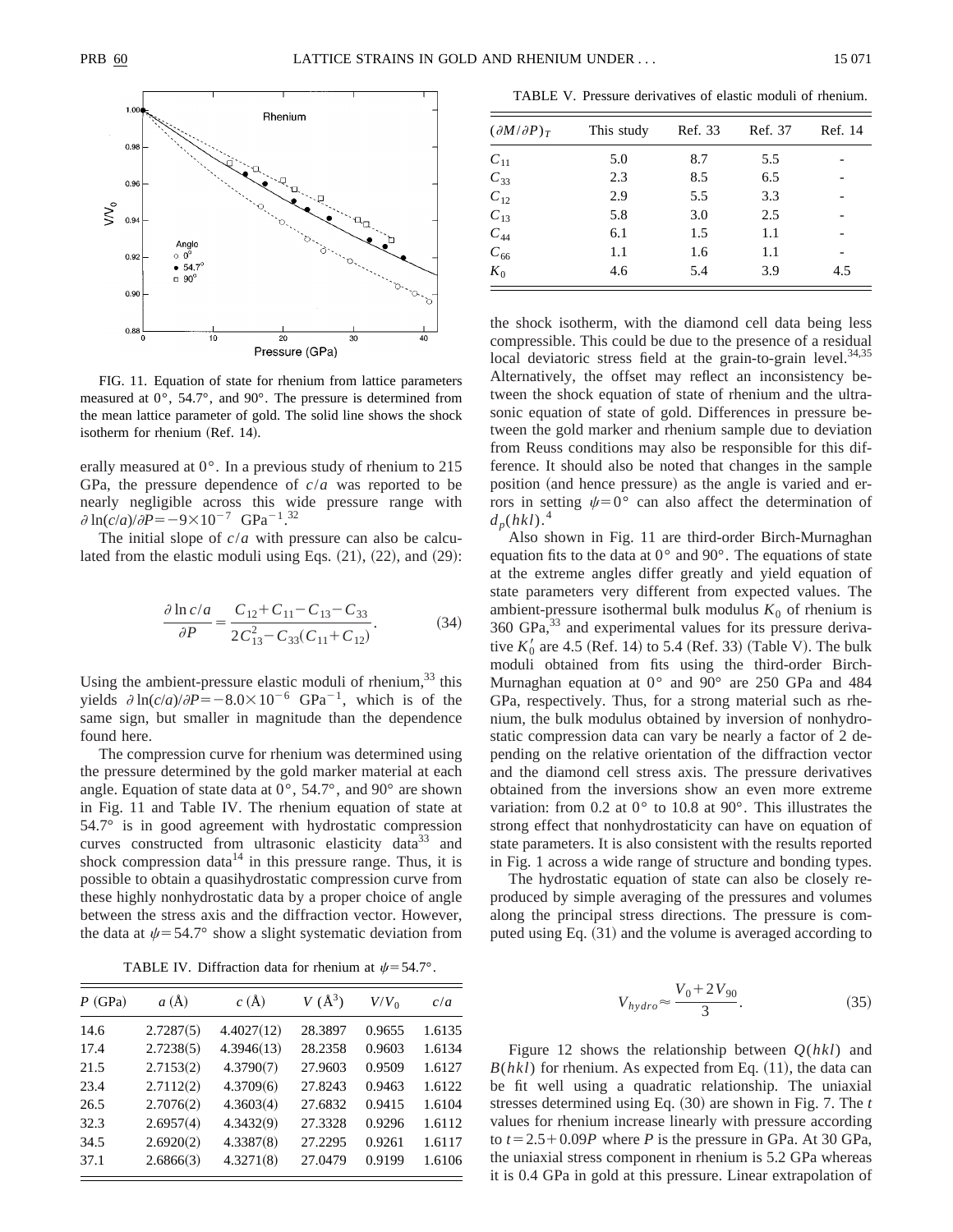

FIG. 12. *Q*(*hkl*) as a function of *B*(*hkl*) for rhenium at 17.4 GPa. The solid line is a quadratic fit to the data. The dashed line shows the behavior expected based on ultrasonic elastic moduli (Ref. 33) extrapolated linearly to this pressure. The estimated errors on *Q*(*hkl*) are obtained from the scatter of the *d*(*hkl*) vs 1  $-3\cos^2\psi$  plot.

the rhenium results to 100 GPa yields an estimate of *t*  $=11.5$  GPa at this pressure. This is consistent with the results of recent finite element models of diamond deformation at megabar pressure. $36$  In that study, it was found that the yield strength of the gasket material (rhenium) is a key parameter for modeling the observed diamond deformation. The value of the yield strength that best matches the observed data is 12 GPa at a pressure of 100 GPa, which is consistent with the linear trend observed here.

In a previous study, the strength of rhenium was examined by measuring the pressure gradient across the sample and from the pressure offset between the nonhydrostatic and inferred hydrostatic compression curves.<sup>28</sup> The latter method has been shown to overestimate the  $t$  value<sup>3</sup> and is not considered further. Figure 7 shows that the present results are generally consistent with data obtained from the pressure gradient across the cell over the common pressure range.

The elastic moduli, estimated using Eqs.  $(23)$ – $(27)$ , are shown in Fig. 13 and the pressure derivatives obtained from linear fits are shown in Table V. The single-crystal elastic moduli for rhenium from x-ray diffraction are strongly divergent with expectations based on extrapolation of lowpressure ultrasonic data<sup>33</sup> and with theoretical calculations<sup>37</sup> (Table V).

While previous studies of the pressure dependence of rhenium elastic moduli show considerable variability (Table V), the results from the x-ray method cannot be reconciled with earlier data. In particular, the present data yield an unreasonably strong pressure dependence of the moduli  $C_{13}$  and  $C_{44}$ while the pressure dependence of  $C_{33}$  is unexpectedly low. It is of interest to note that those moduli which involve the stress-strain relations in the basal plane ( $C_{11}$ ,  $C_{12}$ , and  $C_{66}$ ) are consistent with theoretical values. However, those elastic moduli involving the stress-strain response in the meridonal plane  $(C_{33}, C_{13}, \text{ and } C_{44})$  are highly discrepant with theoretical values. Changing the value of  $\alpha$  cannot resolve this discrepancy.<sup>5</sup> Figure 12 compares the measured relation of  $Q(hkl)$  and  $B(hkl)$  with that predicted from ultrasonic elas-



FIG. 13. X-ray elastic moduli of rhenium as a function of pressure. The symbols (solid, loading; open, unloading) show individual data points and the solid lines are fits to the data. Uncertainties for compression data are one standard deviation. Uncertainties for decompression data are not shown for clarity. The dashed lines show linear trends obtained from theoretical calculations of rhenium elastic moduli (Ref. 37). The difference between adiabatic and isothermal moduli has been neglected.

tic moduli.<sup>33</sup> The expected curvature is the opposite of what is observed. Similar conclusions hold when the theoretical elastic constants $37$  are used for comparison.

The large discrepancy between the estimated elastic constants for rhenium from x-ray data with other techniques suggests that additional factors such as preferred orientation (Fig. 2) and the dependence of strength on orientation may need to be accounted for. Further studies are necessary to resolve this discrepancy.

#### **V. SUMMARY**

In this study, x-ray diffraction techniques have been developed which allow for measurement of lattice strains as a function angle from the stress axis under nonhydrostatic compression to very high pressures. By using an x-ray transparent gasket with a diamond anvil cell, a more complete picture of the strain distribution and conditions within the high-pressure sample chamber has emerged. The technique can provide otherwise unavailable information on deviatoric strain, yield strength, single-crystal elastic moduli, quasihydrostatic equations of state, texturing, and stress-strain continuity. The lattice strain method has been successfully applied here to a gold/rhenium layered sample to 37 GPa. Future developments are required to improve the precision of elastic modulus and strength determinations and to reconcile discrepancies between the theory and expected values for the elastic moduli of hexagonal-close-packed metals.

#### **ACKNOWLEDGMENTS**

We thank Gerd Steinle-Neumann and Ron Cohen for helpful discussions. Mark Rivers, Steve Sutton, Peter Eng, and the GSECARS staff provided experimental assistance. Portions of this work were performed at GeoSoilEnviro-CARS (GSECARS), Sector 13, Advanced Photon Source at